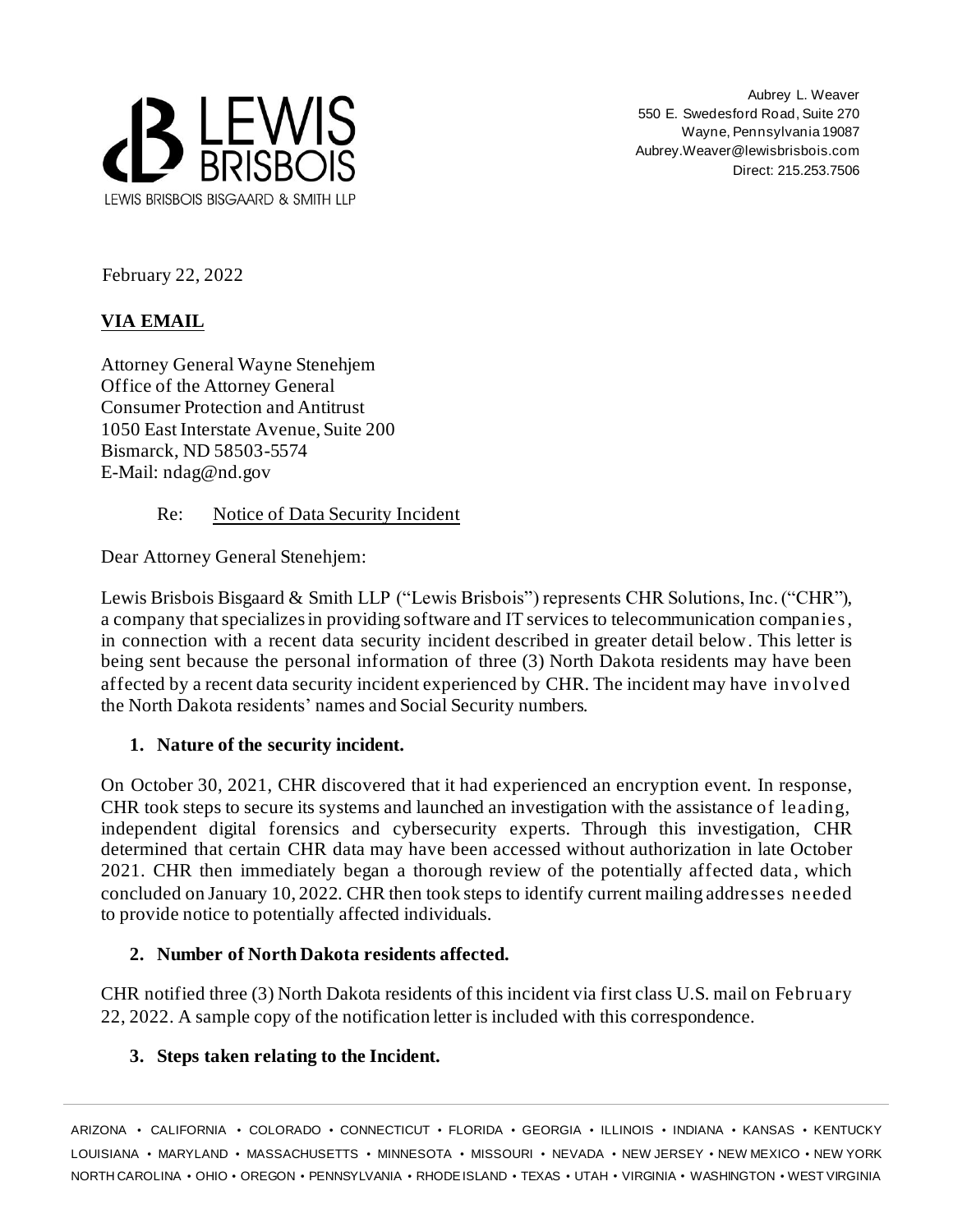February 22, 2022 Page 2

As soon as CHR discovered this incident, CHR took steps to secure its systems and launched an investigation to determine what happened and whether personal information had been accessed or acquired without authorization. CHR has also implemented additional safeguards to help ensure the security of its systems and to reduce the risk of a similar incident occurring in the future.

CHR has established a toll-free call center through Kroll, a leader in risk mitigation and response, to answer any questions about the incident and address related concerns. In addition, CHR is also providing complimentary identity protection services to notified individuals.

# **4. Contact information.**

CHR remains dedicated to protecting the personal information in its control. If you have any questions or need additional information, please do not hesitate to contact Lewis Brisbois.

Best regards,

Aubrey L. Weaver of LEWIS BRISBOIS BISGAARD & SMITH LLP

Enclosure: Sample Notification Letter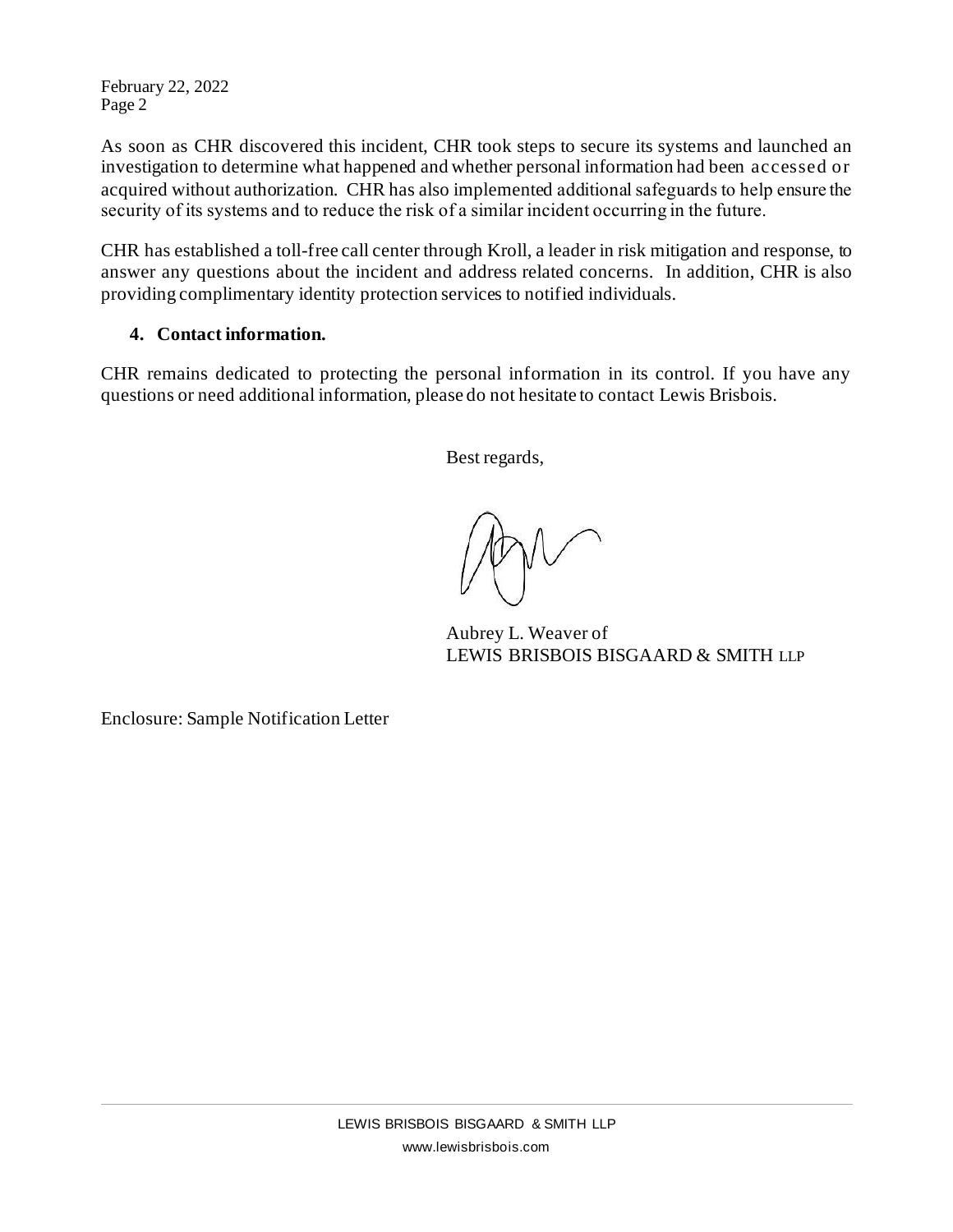

<<Date>> (Format: Month Day, Year)

<<first\_name>> <<middle\_name>> <<last\_name>> <<suffix>> <<address\_1>> <<address 2>> <<city>>, <<state\_province>> <<postal\_code>> <<country>>

#### **Re: Notice of Data Security Incident**

Dear <<First\_Name>> <<Last\_Name>>,

I am writing to inform you of a data security incident experienced by CHR Solutions, Inc. ("CHR") that may have impacted some of your personal information. CHR takes the privacy and security of all information very seriously. This letter contains information about the incident, steps that you can take to help protect your information, and resources that CHR is making available to assist you.

*What Happened?* On October 30, 2021, CHR became aware of unusual activity within its network environment and discovered that it had been the victim of data encryption by an unknown actor. Upon discovering this activity, we took steps to secure our environment and launched an investigation with the assistance of leading independent digital forensics and cybersecurity experts. The investigation determined that certain CHR data may have been accessed without authorization in late October 2021. CHR thereafter initiated a review to identify the contents of the data. On January 10, 2022, this review revealed that some of your personal information may have been contained therein. Since that time, we have been working to gather updated contact information to provide notification to all potentially affected individuals.

**What Information Was Involved?** The potentially affected information may have included your <<br/>b2b text\_1(DataElements)>>.

*What We Are Doing.* As soon as we discovered this incident, CHR took the steps described above. We have also improved our systems to reduce the likelihood of a similar incident occurring in the future. In addition, CHR reported this matter to the Federal Bureau of Investigation and will continue to cooperate with any investigation into the incident.

To help relieve concerns and to help protect your identity following this incident, CHR is providing you with information about steps you can take to help protect your personal information and offering you identity monitoring services at no cost to you for 1 year through Kroll. Kroll is a global leader in risk mitigation and response, and their team has extensive experience helping people who have sustained an unintentional exposure of confidential data. Your identity monitoring services include Credit Monitoring, \$1 Million Identity Fraud Loss Reimbursement, Fraud Consultation, and Identity Theft Restoration.

Visit https://enroll.krollmonitoring.com to activate and take advantage of your identity monitoring services. *You have until <<b2b\_text\_6(ActivationDeadline)>> to activate your identity monitoring services.* Membership Number: **<<MembershipNumber(S\_N)>>**

For more information about Kroll and your Identity Monitoring services, you can visit info.krollmonitoring.com.

If you prefer to activate these services offline and receive monitoring alerts via the US Postal Service, you may activate via our automated phone system by calling 1-888-653-0511, Monday through Friday, 8:00 a.m. to 5:30 p.m. Central Time, excluding major U.S. holidays. Please have your membership number located in your letter ready when calling. Please note that to activate monitoring services, you will be required to provide your name, date of birth, and Social Security number through our automated phone system.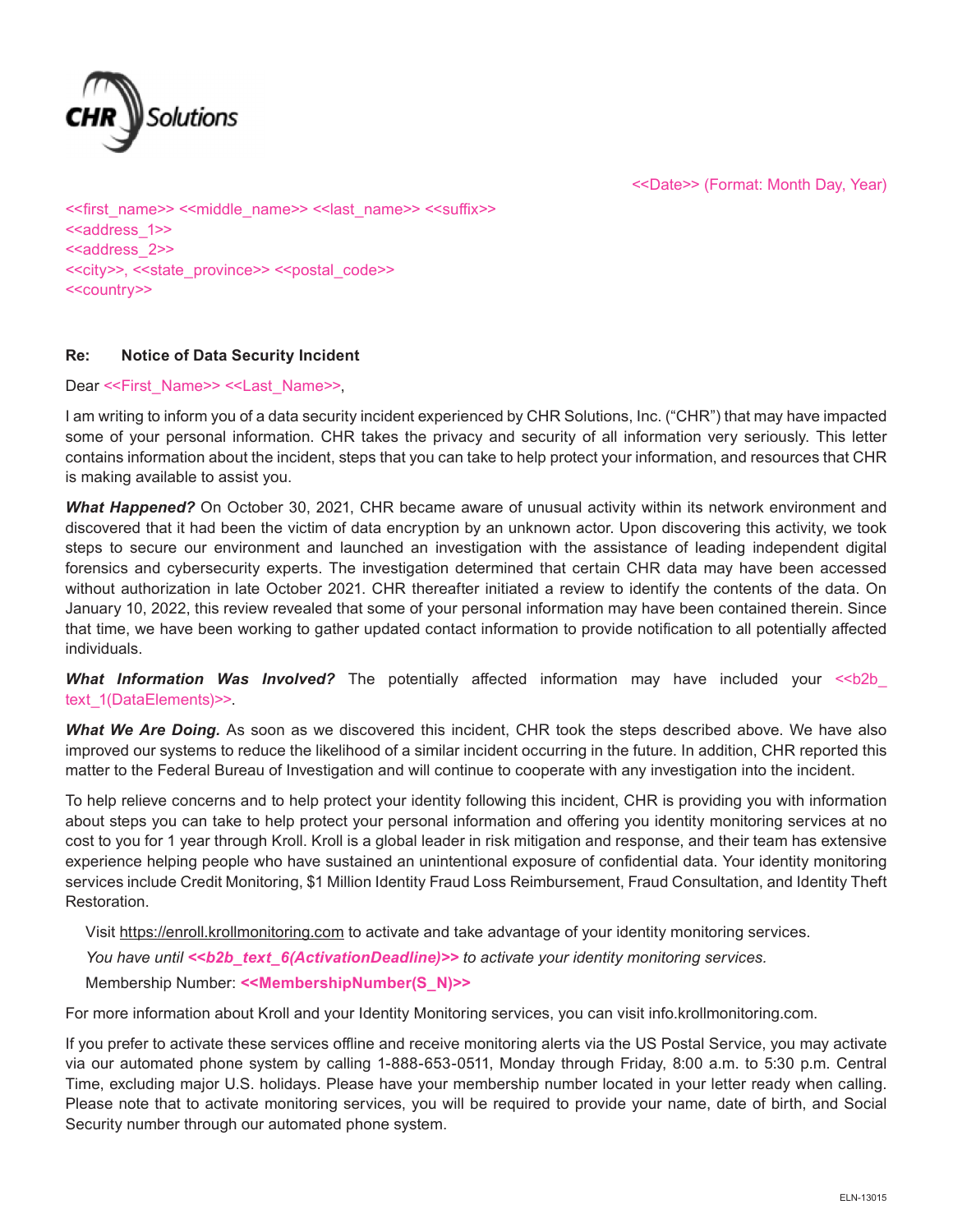Additional information describing your services is included with this letter.

*What You Can Do.* CHR recommends that you review the guidance included with this letter about how to help protect your information. We encourage you to contact Kroll with any questions. Kroll representatives are available Monday through Friday from 8:00 A.M to 5:30 P.M Central Time, excluding major U.S. holidays. Please note the deadline to activate is <<br/>b>>text\_6(ActivationDeadline)>>.

We encourage you to take full advantage of this service offering. Kroll representatives are fully versed on the incident and can answer questions or respond to concerns you may have regarding the protection of your personal information.

*For More Information.* If you have questions or need assistance, please call 1-855-568-2074, Monday through Friday from 8:00 A.M to 5:30 P.M Central Time, excluding major U.S. holidays.

We take your trust in us and this matter very seriously. Please accept our sincere apologies for any worry or inconvenience that this may cause you.

Sincerely,

Barrick

Arun Pasrija President & CEO

CHR Solutions, Inc. 9700 Bissonnet, Suite 2900 Houston, TX 77036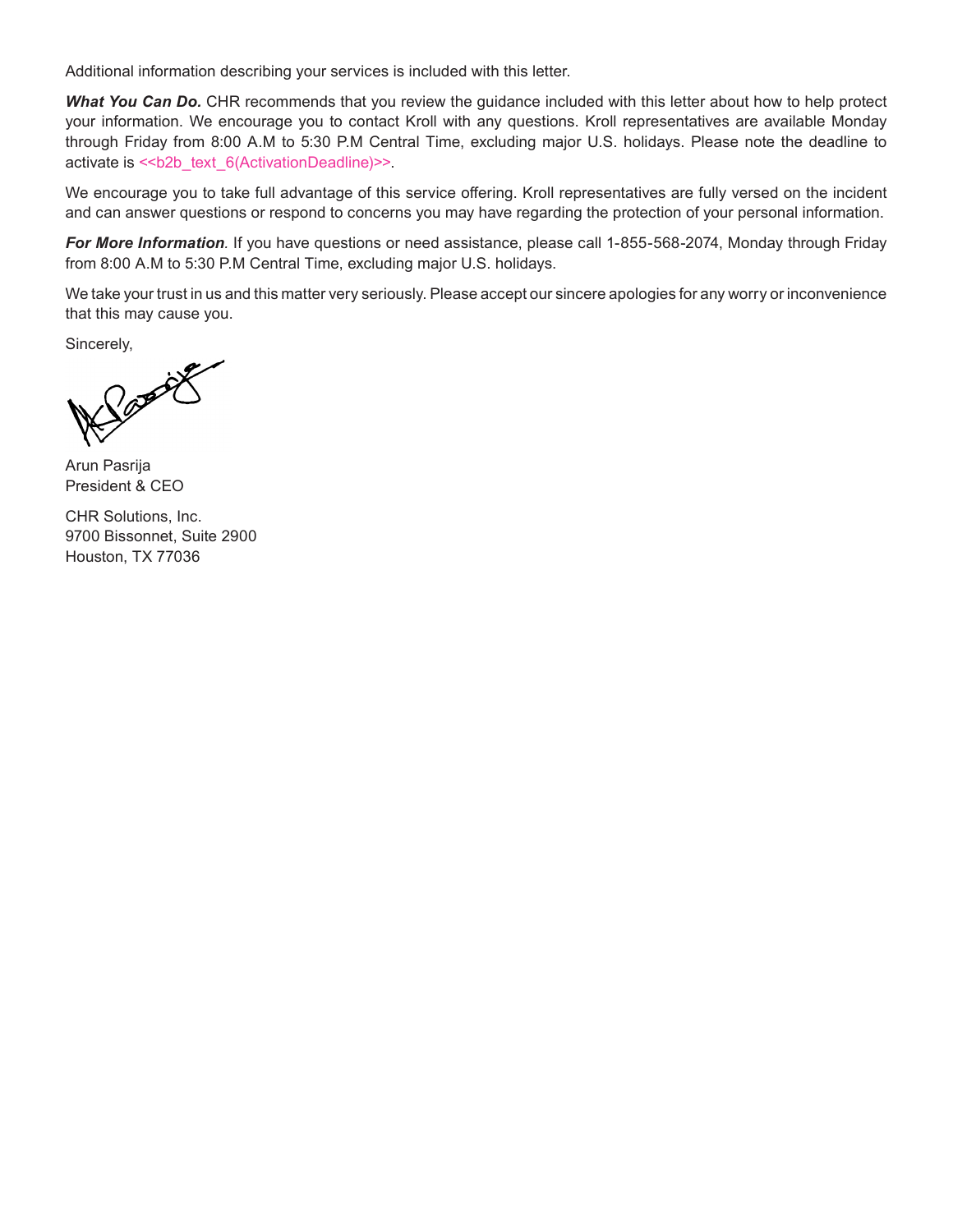#### **Steps You Can Take to Help Protect Your Personal Information**

**Review Your Account Statements and Notify Law Enforcement of Suspicious Activity:** As a precautionary measure, we recommend that you remain vigilant by reviewing your account statements and credit reports closely. If you detect any suspicious activity on an account, you should promptly notify the financial institution or company with which the account is maintained. You also should promptly report any fraudulent activity or any suspected incidence of identity theft to proper law enforcement authorities, your state attorney general, and/or the Federal Trade Commission (FTC).

**Copy of Credit Report:** You may obtain a free copy of your credit report from each of the three major credit reporting agencies once every 12 months by visiting http://www.annualcreditreport.com/, calling toll-free 1-877-322-8228, or by completing an Annual Credit Report Request Form and mailing it to Annual Credit Report Request Service, P.O. Box 105281, Atlanta, GA 30348. You also can contact one of the following three national credit reporting agencies:

| Equifax           | <b>Experian</b>  | <b>TransUnion</b>  |
|-------------------|------------------|--------------------|
| P.O. Box 105851   | P.O. Box 9532    | P.O. Box 1000      |
| Atlanta, GA 30348 | Allen, TX 75013  | Chester, PA 19016  |
| 1-800-525-6285    | 1-888-397-3742   | 1-800-916-8800     |
| www.equifax.com   | www.experian.com | www.transunion.com |

**Fraud Alert:** You may want to consider placing a fraud alert on your credit report. An initial fraud alert is free and will stay on your credit file for at least one year. The alert informs creditors of possible fraudulent activity within your report and requests that the creditor contact you prior to establishing any accounts in your name. To place a fraud alert on your credit report, contact any of the three credit reporting agencies identified above. Additional information is available at http://www.annualcreditreport.com.

**Security Freeze:** You have the right to put a security freeze on your credit file for up to one year at no cost. This will prevent new credit from being opened in your name without the use of a PIN number that is issued to you when you initiate the freeze. A security freeze is designed to prevent potential creditors from accessing your credit report without your consent. As a result, using a security freeze may interfere with or delay your ability to obtain credit. You must separately place a security freeze on your credit file with each credit reporting agency. In order to place a security freeze, you may be required to provide the consumer reporting agency with information that identifies you including your full name, Social Security number, date of birth, current and previous addresses, a copy of your state-issued identification card, and a recent utility bill, bank statement or insurance statement.

**Additional Free Resources:** You can obtain information from the consumer reporting agencies, the FTC, or from your respective state Attorney General about fraud alerts, security freezes, and steps you can take toward preventing identity theft. You may report suspected identity theft to local law enforcement, including to the FTC or to the Attorney General in your state.

| <b>Federal Trade Commission</b><br>600 Pennsylvania Ave, NW<br>Washington, DC 20580<br>consumer.ftc.gov, and<br>www.ftc.gov/idtheft<br>1-877-438-4338 | <b>Maryland Attorney General</b><br>200 St. Paul Place<br>Baltimore, MD 21202<br>oag.state.md.us<br>1-888-743-0023 | <b>New York Attorney General</b><br>Bureau of Internet and Technology<br><b>Resources</b><br>28 Liberty Street<br>New York, NY 10005<br>1-212-416-8433 |
|-------------------------------------------------------------------------------------------------------------------------------------------------------|--------------------------------------------------------------------------------------------------------------------|--------------------------------------------------------------------------------------------------------------------------------------------------------|
| <b>North Carolina Attorney General</b>                                                                                                                | <b>Rhode Island Attorney General</b>                                                                               | <b>Washington D.C. Attorney General</b>                                                                                                                |
| 9001 Mail Service Center                                                                                                                              | 150 South Main Street                                                                                              | 441 4th Street, NW                                                                                                                                     |
| Raleigh, NC 27699                                                                                                                                     | Providence, RI 02903                                                                                               | Washington, DC 20001                                                                                                                                   |
| ncdoj.gov                                                                                                                                             | http://www.riag.ri.gov                                                                                             | oag.dc.gov                                                                                                                                             |
| 1-877-566-7226                                                                                                                                        | 1-401-274-4400                                                                                                     | 1-202-727-3400                                                                                                                                         |

**You also have certain rights under the Fair Credit Reporting Act (FCRA)**: These rights include to know what is in your file; to dispute incomplete or inaccurate information; to have consumer reporting agencies correct or delete inaccurate, incomplete, or unverifiable information; as well as other rights. For more information about the FCRA, and your rights pursuant to the FCRA, please visit https://www.consumer.ftc.gov/articles/pdf-0096-fair-credit-reporting-act. pdf.